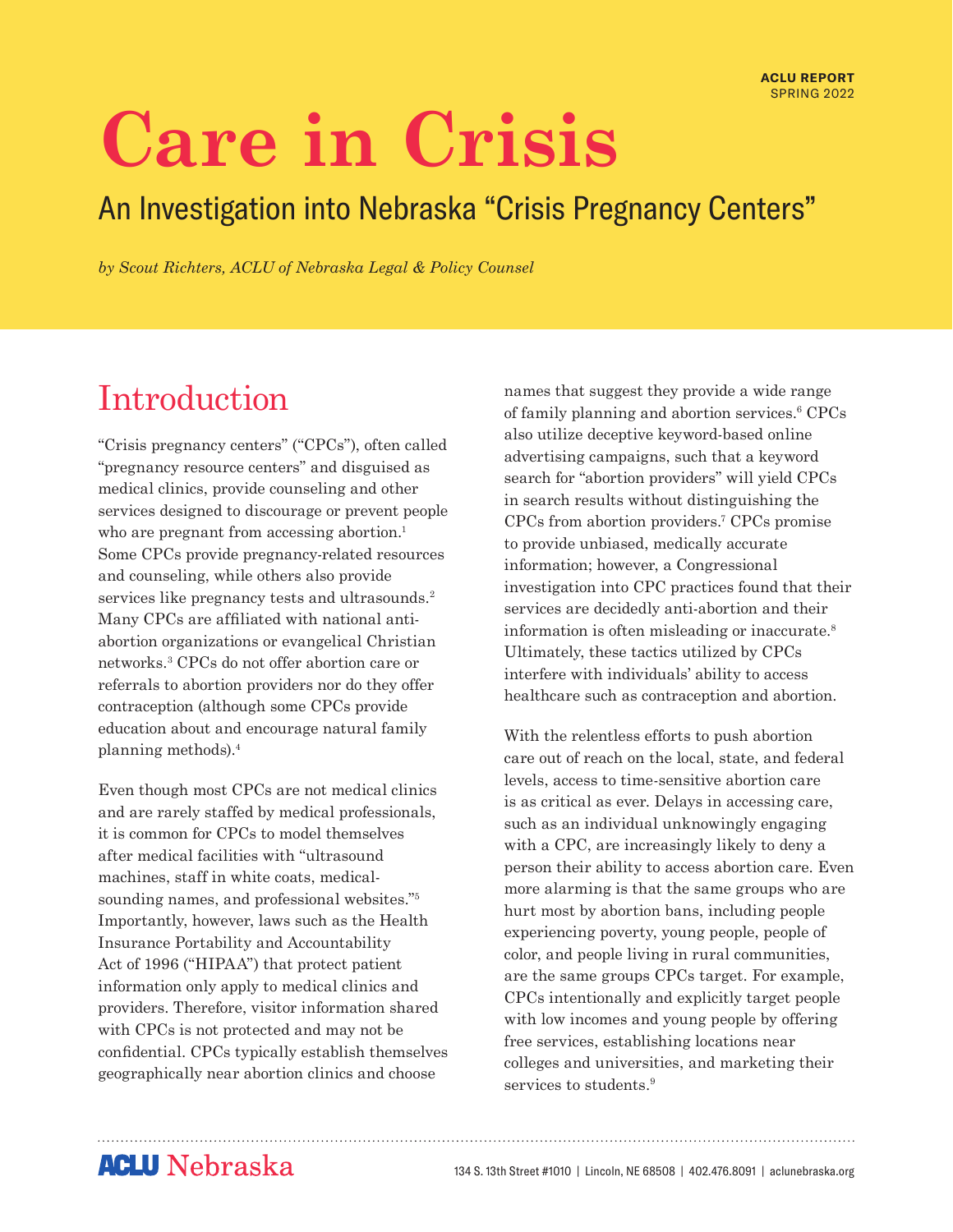This report aims to shed light on CPCs throughout Nebraska; reveal common themes uncovered in reviewing CPC websites; and raise awareness that CPCs are not medical providers, have anti-abortion agendas, and interfere in the ability of Nebraskans to access needed healthcare.

# CPCs in Nebraska

Our investigation<sup>10</sup> identified 16 CPCs operating in 22 different locations in Nebraska, including:

- ABC Pregnancy Help Center (McCook)
- Assure Women's Center (two Omaha locations)
- Beginnings Pregnancy Resource Center (O'Neill)
- Birthright (Chadron, Lincoln, Norfolk)
- Collage Center (Kearney, Grand Island)
- Essential Pregnancy Services (two Omaha locations, Bellevue)
- Hope Pregnancy Center (Superior)
- Life Choices Pregnancy Resource Center (Fremont)
- Ogallala Women's Resource Center (Ogallala)
- Options Pregnancy Center (Scottsbluff)
- The Pregnancy Center (Lincoln)
- Wellspring Pregnancy & Health Center (Hastings)
- Willow Center (Beatrice)
- Women's Care Center (Lincoln)
- Women's Resource Center (North Platte)
- York Pregnancy and Family Resource Center (also known as York "Crisis Pregnancy Center") (York)



Figure 1. A map of CPC locations in Nebraska.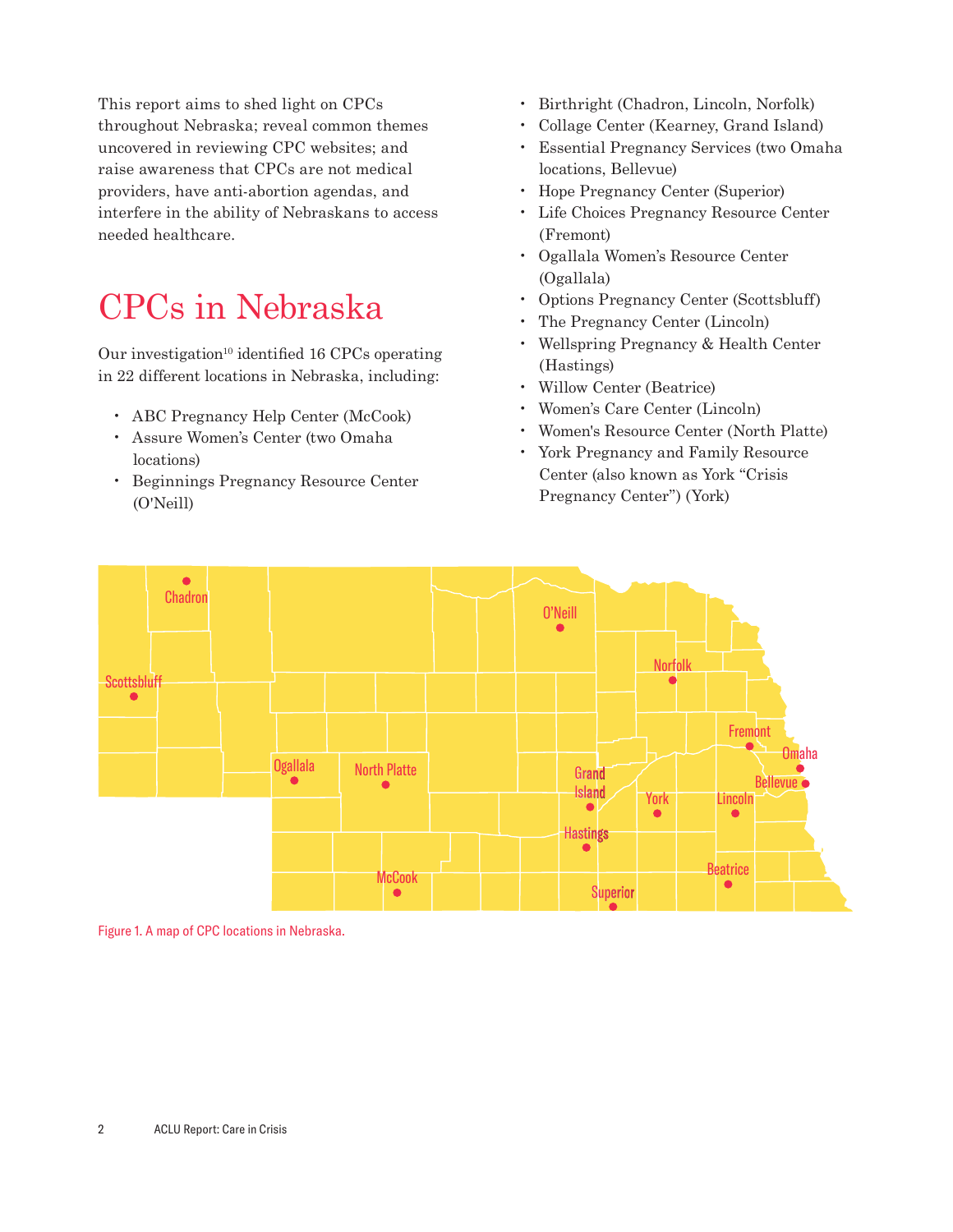### Findings

In reviewing each Nebraska CPC website, common themes, as detailed below, emerged. These findings raise concerns not only for those who visit these facilities or receive information from them, but also broader public health concerns that must be considered.

#### Failure to disclose that CPC is not a medical office and does not perform abortions

Out of the 16 CPCs reviewed, only one CPC website clearly disclosed that it is not a medical facility. The CPC websites frequently have sections or pages titled "Abortion," but do not disclose or clarify that a client cannot obtain medical care, including abortion care, at the facility. Despite presenting themselves as equipped to counsel clients on *all* pregnancy options, a vast majority of CPC websites reviewed have a clear anti-abortion bias and lack information about birth control options or effectiveness.

#### Medically inaccurate information about abortion

The CPC websites reviewed contain numerous instances of medically inaccurate information, particularly as it relates to abortion care. For example, several websites inaccurately state or imply that emergency contraception, also called Plan B, is a form of abortion. Further, without citation or attribution, ten websites claim that women's mental health is negatively affected after an abortion. Alarmingly, five websites suggest that abortion procedures should be delayed or postponed due to the probability of a miscarriage — arguing that there is no point in accessing abortion care if the pregnancy will likely result in a miscarriage. Given the extent

of Nebraska's restrictions on abortion, especially the limited time frame in which abortion can be accessed, counseling clients to wait and see if they have a miscarriage poses a significant risk that by the time an individual decides they need to access abortion, it may be too late under Nebraska law.

Further, five CPC websites claim that medication abortion can be "reversed." These websites falsely state that taking progesterone within 72 hours of taking mifepristone (the first pill in the medication abortion twopill regimen) can "reverse the abortion and rescue the pregnancy."11 One website even includes the "Abortion Pill Reversal 24/7 helpline"12 number that is also included on the Nebraska Department of Health and Human Services'(DHHS) abortion web page after a law was passed to mandate the inclusion of abortionreversal so-called "science" into Nebraska state law in 2019.<sup>13</sup>

#### Emphasis on "truth" at CPCs

Many of the CPC websites suggest that abortion providers and other medical professionals fail to provide complete and accurate information to visitors, implying that clients must go to a CPC to receive the truth about their pregnancy options. Nearly all the websites use the following or similar language to imply that abortion providers will perform abortions without verifying the existence and timing of the pregnancy: "An abortion procedure should only be performed on women who have a viable (capable of living) pregnancy."14 Because these websites do not disclose that abortion providers are required to confirm a pregnancy prior to the abortion, CPCs imply to website visitors that an individual seeking an abortion should go to a CPC to get confirmation of pregnancy before scheduling an abortion.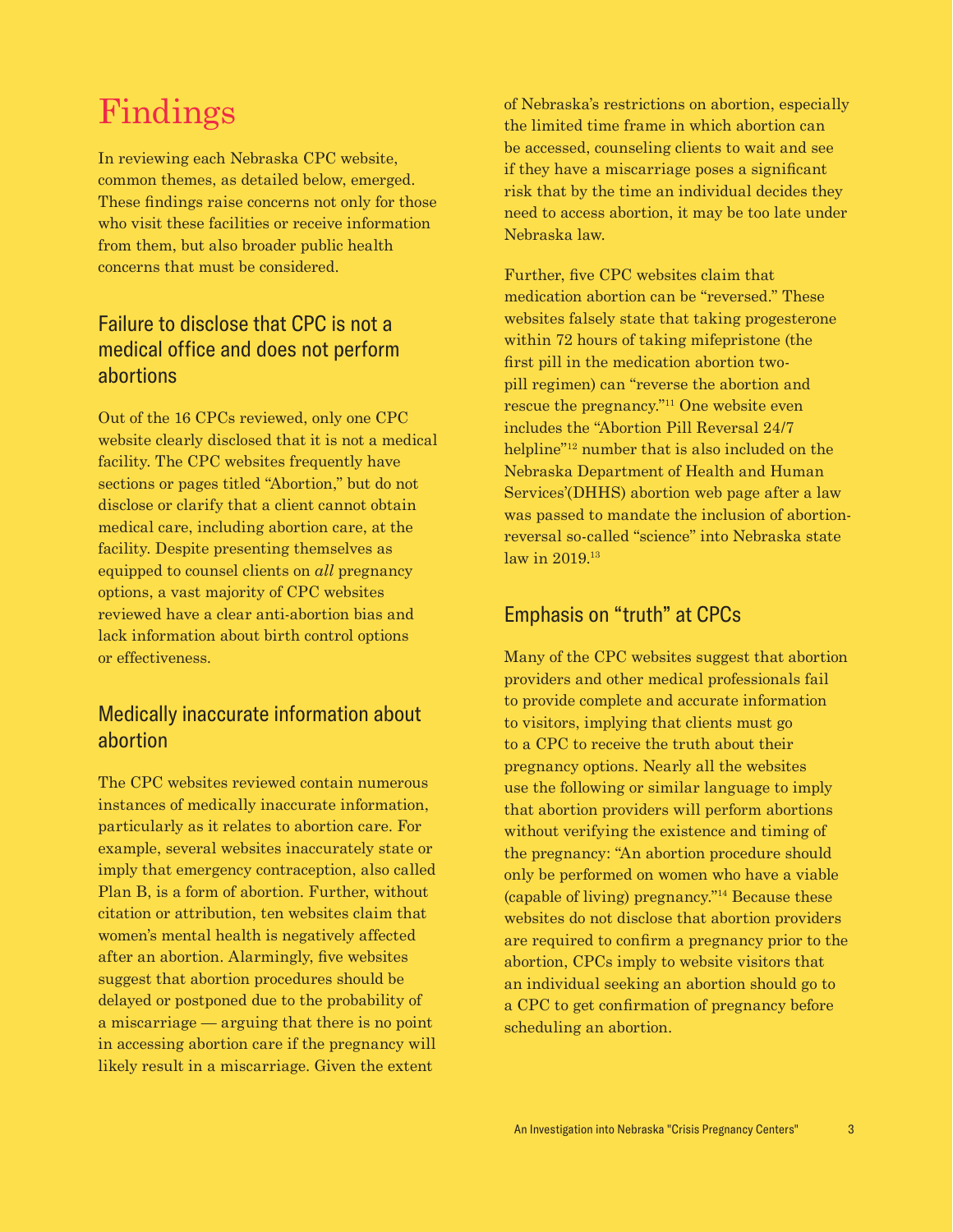#### Religious affiliation and providing incentives

Many CPCs in Nebraska are religiously affiliated, with some CPCs offering pro-life parenting classes and incentives for completion, including money and childcare essentials. Other CPCs offer free diapers and baby clothes without training components, presumably to promote the idea that clients will have the necessary and ongoing support to parent.

#### Characterizing abortion as dangerous and including graphic descriptions of abortion

Many of the reviewed CPC websites provide graphic descriptions of abortion that do not reflect accurate medical terminology.15 In fact, several of the websites included a dramatized animated video showing a medical instrument removing an animated fetus from a uterus.16 The use of graphic, specific language, and visceral imagery to describe abortion procedures is a common tactic designed to scare individuals who are considering abortion as an option. Tellingly, though nine of the websites provide graphic descriptions of abortion procedures, not one of the websites provides comparable descriptions of childbirth and C-section procedures.

Most of the websites present abortion as a dangerous medical procedure. Even though it is medically established that the risks of abortion are low and typically short-lived, $17$  the CPC websites reviewed state only the risks and consequences of abortion, without any discussion of the probability or severity of those risks

#### Characterizing abortion as having an absolute negative effect on parental mental health and parenting as having an absolute positive effect on parental mental health

The CPC websites discuss abortion in terms of women who have been "affected by" abortion,<sup>18</sup> who have experienced the "trauma" of abortion,<sup>19</sup> or who require "post-abortive healing,"20 without any discussion of those who feel positively about their abortion decision. On the other hand, the CPC websites frequently suggest that parenting only produces positive outcomes.<sup>21</sup>



Figure 2. Pictures of sad women appear only on pages describing abortion on several CPC websites.<sup>22</sup>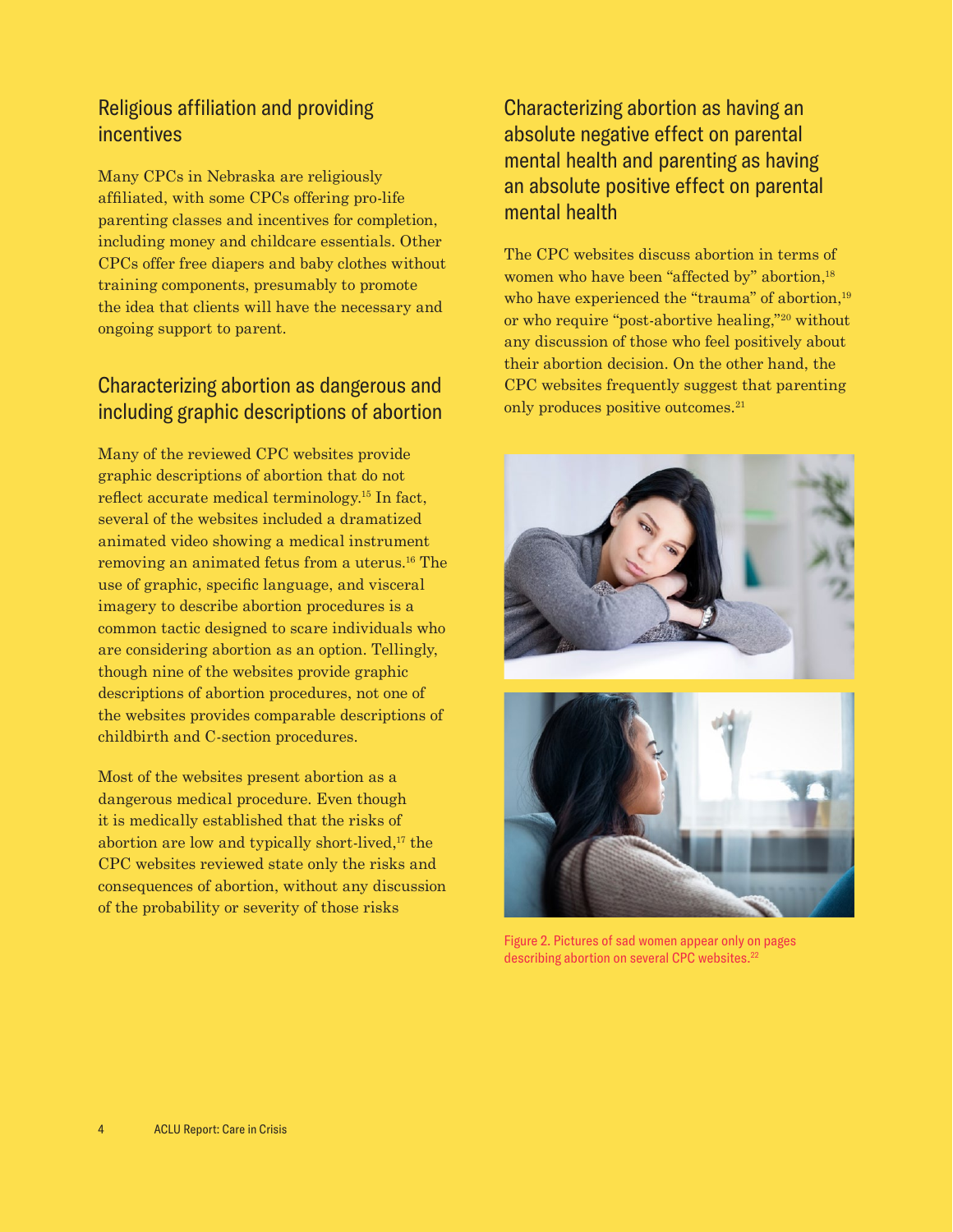#### Misleading, unreliable, or fake citations

A pattern of CPC websites using misleading, unreliable, or no citations at all also emerged. For example, misleading citations appeared on two reviewed websites suggesting that emergency contraception, or Plan B, works "not as well as was originally advertised. It is intended for use within 72 hours of intercourse"23 and provides two citations. Both sources cited provide accurate information about Plan B, but neither source suggests that Plan B does not work as well as advertised. Moreover, some CPC websites make medical and statistical claims with no supporting citations at all. For instance, one website claims that "33% of American women experience abortion…7 of 8 fear others learning of the abortion…82% experience feelings of loneliness or isolation… [and] 25 years is the average delay in seeking recovery"24 without providing any citations to support those statistics.

"Even though these centers claim to give you complete information about every option, they definitely don't. I was just out of an abusive relationship with an unexpected pregnancy when I went to a 'crisis pregnancy center.' When I shared that I was considering ending the pregnancy, instead of providing support and accurate information, they told me I was a full month later in my pregnancy than I actually was so I thought I had less time to make my decision. They showed me pamphlets that claimed abortion care was extremely dangerous and could permanently impact my ability to have kids in the future. They then told me the support they offer to single mothers as we sat next to a table with religious material on it, even though I had already told them I planned to seek an abortion. At no point did I feel like I was supported in my personal health care decision and it wasn't until I went to an actual medical facility that I learned they had given me wildly inaccurate information about my pregnancy so I didn't even have the ability to make a decision. I know a lot of people — especially young people — turn to these centers because they claim to offer support on every option at no cost. Nebraskans deserve to know that's not what happens."

JENNIFER, OMAHA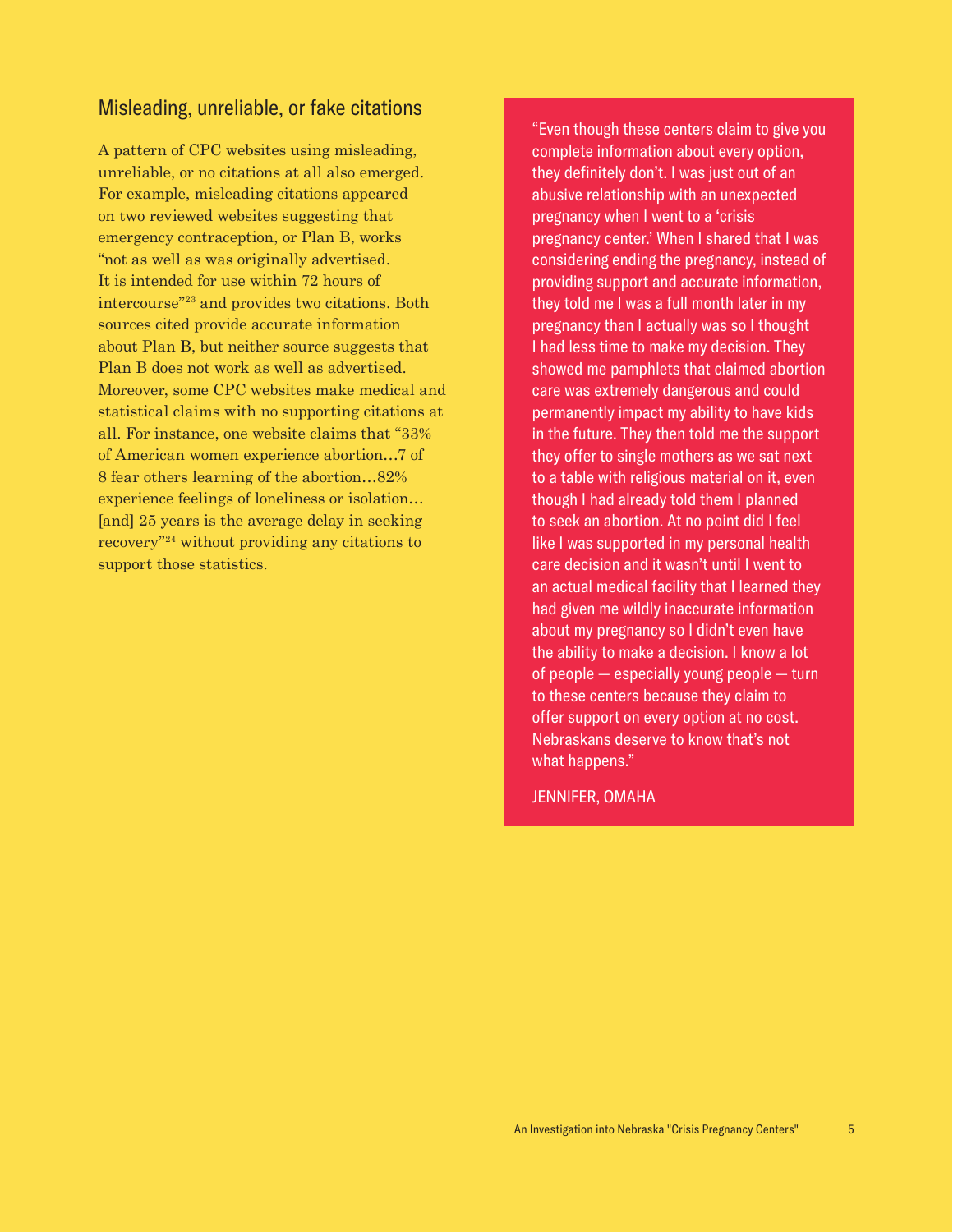## Strategies to Address Problematic CPC **Practices**

Tactics including legislation, legal challenges, and public education campaigns have been used throughout the country to challenge problematic CPC practices.

#### Legislation

Some states and municipalities have passed legislation requiring CPCs to disclose that they are not licensed medical clinics and/or that they do not provide or refer for abortion services; however, such legislation will likely be unenforceable after the 2018 U.S. Supreme Court case of *National Institute of Family & Live Advocates (NIFLA) v. Becerra*. The California statute at issue in *NIFLA* required licensed CPCs to notify visitors that California provides free abortion services and required unlicensed CPCs to notify visitors that they are not licensed medical clinics. Ultimately, the statute was struck down as unconstitutional based upon the Court's determination of violating the First Amendment's protection of free speech by including content-based speech regulations.25

Even though the *NIFLA* decision severely limits states' abilities to mandate CPC disclosures, one CPC disclosure mandate has survived post-*NIFLA*. In *First Resort, Inc. v. Herrera*, the Ninth Circuit upheld municipal legislation requiring CPCs to make disclosures only when the CPCs violated legislation prohibiting false or misleading advertisements.26 Cities and states may be able to pass legislation prohibiting CPCs from making false claims because they have a compelling interest in preventing fraud and the First Amendment does not protect false statements made with the intent to deceive. $27$ 

### Legal Challenges

It may be possible to pursue successful legal claims against CPCs using pre-existing laws and civil liability theories. For example, clients who have been physically touched by a CPC staff member (e.g., having their pulse taken or undergoing a vaginal exam or ultrasound) could possibly bring a battery claim if they could show that they consented to the touching under false pretenses.28 Claims of negligence and fraudulent misrepresentation may also be available to clients who justifiably relied on the CPC's false claims about the timeline of pregnancy or the future availability of abortion.29 Some states have also created an individual cause of action for "wrongful pregnancy" in order to compensate parents for the expenses and intangible losses related to an unwanted pregnancy.30

Another legal option may be to criminally prosecute the CPCs for the unlicensed practice of medicine. Unlicensed CPCs may violate laws regulating medical practitioners by diagnosing pregnancies, discussing prenatal care, and using ultrasound technology.31 Moreover, legal actions for violations of false advertising or deceptive business practice may also limit the ability of CPCs to intentionally deceive women in need of abortion care.32 However, as there is no private right of action for these type of claims, the state licensing board and local prosecutors would have to decide to pursue such a claim.<sup>33</sup> Other regulations of medical professionals, such as laws prohibiting holding oneself out as a medical professional without a license, may also succeed at regulating CPC conduct.34

#### Public Education Campaigns

Public education campaigns designed to educate residents about CPCs' deceptive practices and legitimate reproductive healthcare services have been and can be successful in addressing the problematic practices of CPCs. These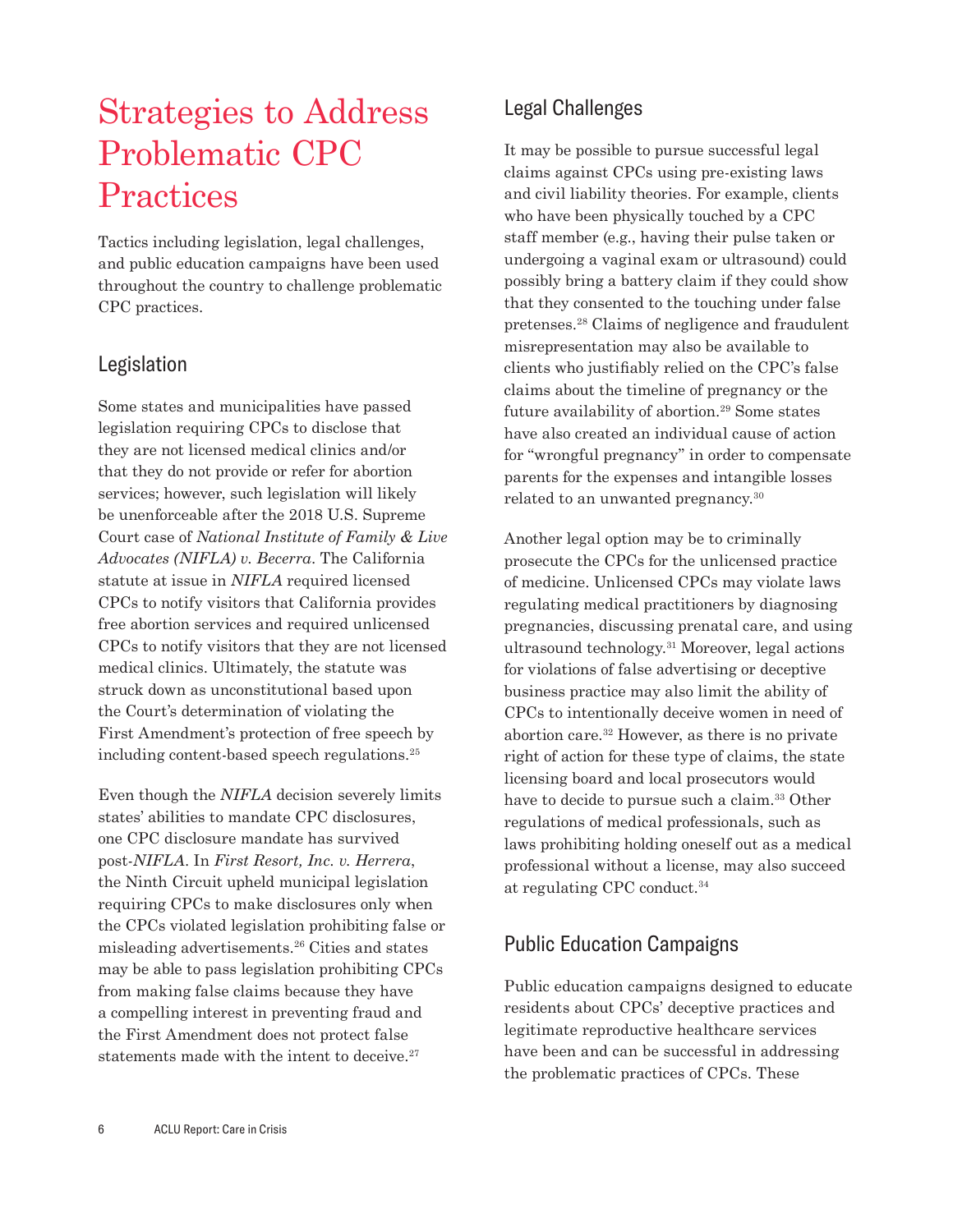campaigns highlight the limited nature of pregnancy centers' services, their deceptive practices, and the availability of comprehensive healthcare alternatives.

### **Conclusion**

The common practices of Nebraska CPCs, particularly in the information disseminated on their websites and presumably shared at in-person client visits and appointments, raise numerous concerns for Nebraskans seeking reproductive health care because CPCs

consistently propagate medically inaccurate information. Even more concerning is that CPCs providing this deceptive information often hold themselves out as medical providers, yet they do not provide medical care including birth control or abortion care, nor are they bound to comply with HIPAA, or other regulations aimed to protect patients. Especially in a legal landscape increasingly hostile to abortion rights and abortion access, exposing these facilities has become even more important in ensuring that all Nebraskans can access accurate, reliable, non-biased information and medical care concerning their reproductive health.

#### Table 1: Abortion Information Provided on CPC Websites

| <b>Abortion Information</b>                                                    | <b>Number of CPCs</b> | <b>Percent of CPCs</b> |
|--------------------------------------------------------------------------------|-----------------------|------------------------|
| Biased anti-abortion information/guidance                                      | 10                    | 63%                    |
| Graphic descriptions of abortion procedures                                    | 9                     | 56%                    |
| Claim that abortion should be postponed due to likelihood of early miscarriage | 5                     | 31%                    |
| Claim that medication abortions can be reversed                                | 5                     | 31%                    |
| Claim that Plan B is a form of abortion                                        | 2                     | 13%                    |
| Claim a link between abortion and death                                        | 2                     | 13%                    |
| Claim a link between abortion and future miscarriages or premature births      |                       | 6%                     |
| Claim that women's mental health suffers after an abortion                     | 10                    | 63%                    |
| Claim that some women regret having an abortion                                | 6                     | 38%                    |

#### Table 2: Services Provided by Nebraska CPCs

| <b>Service</b>                                              | <b>Number of CPCs</b> | <b>Percent of CPCs</b> |
|-------------------------------------------------------------|-----------------------|------------------------|
| Qualified, trained medical personnel on staff <sup>35</sup> |                       | 13%                    |
| Free pregnancy tests                                        | 16                    | 100%                   |
| Free ultrasounds                                            | 11                    | 69%                    |
| STI testing, treatment, and counseling                      | 5                     | 31%                    |
| STI counseling only                                         | 4                     | 25%                    |
| "Post-abortion" counseling                                  | 8                     | 50%                    |